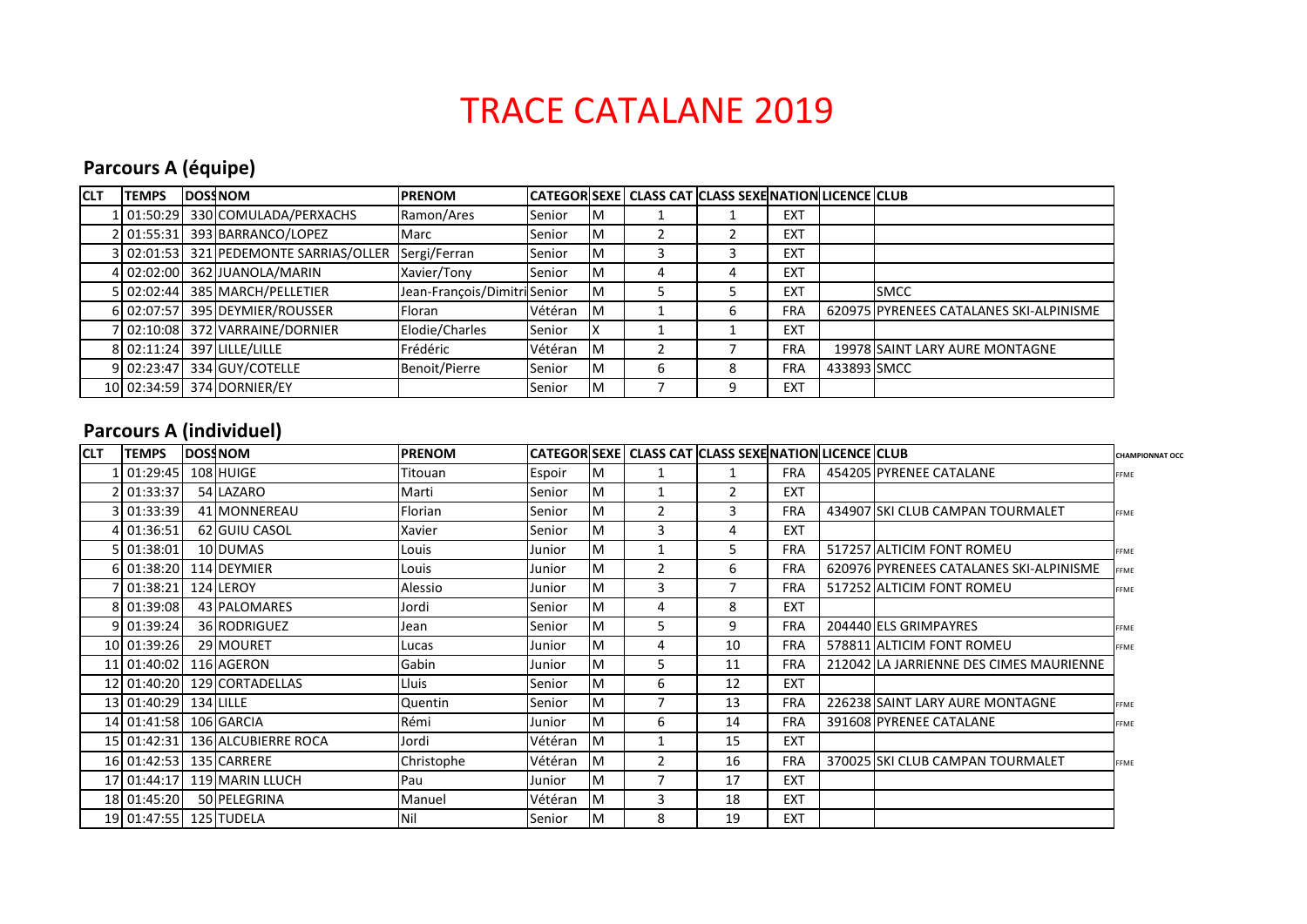| 20 01:48:19 131 FERRER    |                             | Josep           | Senior  | M         | 9              | 20             | <b>EXT</b> |             |                                              |             |
|---------------------------|-----------------------------|-----------------|---------|-----------|----------------|----------------|------------|-------------|----------------------------------------------|-------------|
| 21 01:50:41               | 40 COUGUL                   | Xavier          | Senior  | M         | 10             | 21             | <b>EXT</b> |             |                                              |             |
| 22 01:52:31               | 126 SALAMO                  | David           | Vétéran | M         | 4              | 22             | <b>EXT</b> |             |                                              |             |
| 23 01:52:37               | 37 DE ZAN                   | Fabien          | Senior  | M         | 11             | 23             | <b>FRA</b> |             | 370868 LES SINSOLS DU MONTCALM               | FFME        |
| 24 01:53:58               | 118 DE VILLASANTE CABORNERO | David           | Vétéran | M         | 5              | 24             | <b>EXT</b> |             |                                              |             |
| 25 01:54:57               | 67 MASSAGUE                 | Tony            | Vétéran | M         | 6              | 25             | <b>FRA</b> |             |                                              |             |
| 26 01:55:26               | 99 PASDELOUP                | David           | Espoir  | M         | $\overline{2}$ | 26             | <b>FRA</b> | 463744 LHM  |                                              | FFME        |
| 27 01:55:41               | 61 MARROIG                  | Andres          | Senior  | M         | 12             | 27             | <b>EXT</b> |             |                                              |             |
| 28 01:57:39               | 117 BUFFARD                 | Sebastien       | Senior  | M         | 13             | 28             | <b>FRA</b> |             | 662331 Licence HORS CLUB                     |             |
| 29 01:57:47               | 112 ALEXANDRON              | Renaud          | Senior  | M         | 14             | 29             | <b>FRA</b> |             | 469025 ALTICIM                               | <b>FFME</b> |
|                           | 30 01:58:04 133 PUIG AUNION | Marti           | Senior  | M         | 15             | 30             | <b>EXT</b> |             |                                              |             |
| 31 01:59:13               | 130 PICORNELL GRENZNER      | Francesc        | Senior  | M         | 16             | 31             | <b>EXT</b> |             |                                              |             |
| 32 01:59:34               | 57 REBES                    | Gerard          | Senior  | M         | 17             | 32             | <b>EXT</b> |             |                                              |             |
| 33 02:00:41               | 123 FOURMIGUE VILLACAMPA    | Chloé           | Espoir  | F         | $\mathbf{1}$   | $\mathbf{1}$   | <b>FRA</b> |             | 503665 TRANSPIROS                            | FFME        |
| 34 02:01:06               | 137 GRAELLS                 | Albert          | Senior  | M         | 18             | 33             | <b>EXT</b> |             |                                              |             |
| 35 02:01:39               | 111 MAZARD                  | Vincent         | Espoir  | M         | 3              | 34             | <b>EXT</b> |             | <b>SMCC</b>                                  | FFME        |
| 36 02:01:53               | 53 RIBA                     | Queralt         | Senior  | F         | $\mathbf{1}$   | $\overline{2}$ | <b>EXT</b> |             |                                              |             |
| 37 02:02:08               | 132 ALMIRALL                | Jordi           | Vétéran | M         | $\overline{7}$ | 35             | <b>EXT</b> |             |                                              |             |
| 38 02:03:30               | 128 GARCIA TORRAS           | Xavier          | Vétéran | M         | 8              | 36             | <b>EXT</b> |             |                                              |             |
| 39 02:04:22               | 121 VIGNES                  | Paul            | Junior  | M         | 8              | 37             | <b>FRA</b> |             | 534512 ALTITOY                               | FFME        |
| 40 02:07:07               | 96 ESCABIA                  | Ferran          | Vétéran | M         | 9              | 38             | <b>EXT</b> |             |                                              |             |
| 41 02:07:20               | 59 REBES                    | Alex            | Vétéran | M         | 10             | 39             | <b>EXT</b> |             |                                              |             |
| 42 02:08:26               | 113 FERRAN                  | <b>Bofill</b>   | Vétéran | M         | 11             | 40             | <b>EXT</b> |             |                                              |             |
| 43 02:08:28               | 122 PEREIRA                 | Gabriel         | Junior  | M         | 9              | 41             | <b>FRA</b> |             | 623706 OLERON BEARN                          |             |
| 44 02:08:31               | 120 SAMSO                   | Quim            | Junior  | M         | 10             | 42             | <b>EXT</b> |             |                                              |             |
| 45 02:10:47               | 2 XEVI                      | Vales Guillamet | Vétéran | M         | 12             | 43             | <b>EXT</b> |             |                                              |             |
| 46 02:11:22               | 110 VAQUE                   | Herve           | Vétéran | M         | 13             | 44             | <b>FRA</b> |             | 222831 PYRENEES CATALANES SKI-ALPINISME      | FFME        |
| 47 02:12:36 109 DEU ALMOR |                             | Marc            | Espoir  | M         | 4              | 45             | <b>EXT</b> |             |                                              |             |
| 48 02:18:12               | 35 RODRIGUEZ                | Herve           | Vétéran | Iм        | 14             | 46             | FRA        |             | 205155 ELS GRIMPAYRES                        | FFME        |
| 49 02:21:11               | 105 BRUTUS                  | Beverley        | Senior  | M         | 19             | 47             | <b>EXT</b> |             |                                              |             |
| 50 02:21:58               | 98 BOSCH                    | Pierre          | Vétéran | M         | 15             | 48             | <b>FRA</b> | 581882 SMCC |                                              | FME         |
| 51 02:22:46               | 100 SABLOT                  | Noe             | Junior  | M         | 11             | 49             | <b>FRA</b> |             | 542221 SPORTS DE MONTAGNE EN CERDAGNE LEFENE |             |
| 52 02:22:51               | 127 BERTRAN MASANES         | Eliabet         | Senior  | F         | $\overline{2}$ | 3              | <b>EXT</b> |             |                                              |             |
| 53 02:32:45               | 97 VENTEO                   | Hector          | Vétéran | <b>M</b>  | 16             | 50             | <b>EXT</b> |             |                                              |             |
| 54 02:32:48               | 42 PAGES                    | Txell           | Senior  | F         | 3              | 4              | <b>EXT</b> |             |                                              |             |
| 55 02:36:17               | 63 FERNANDEZ                | Nuria           | Vétéran | F         | $\mathbf{1}$   | 5              | <b>EXT</b> |             |                                              |             |
| 56 02:47:12               | 71 TAHIR                    | Marc            | Vétéran | <b>IM</b> | 17             | 51             | <b>EXT</b> |             |                                              |             |